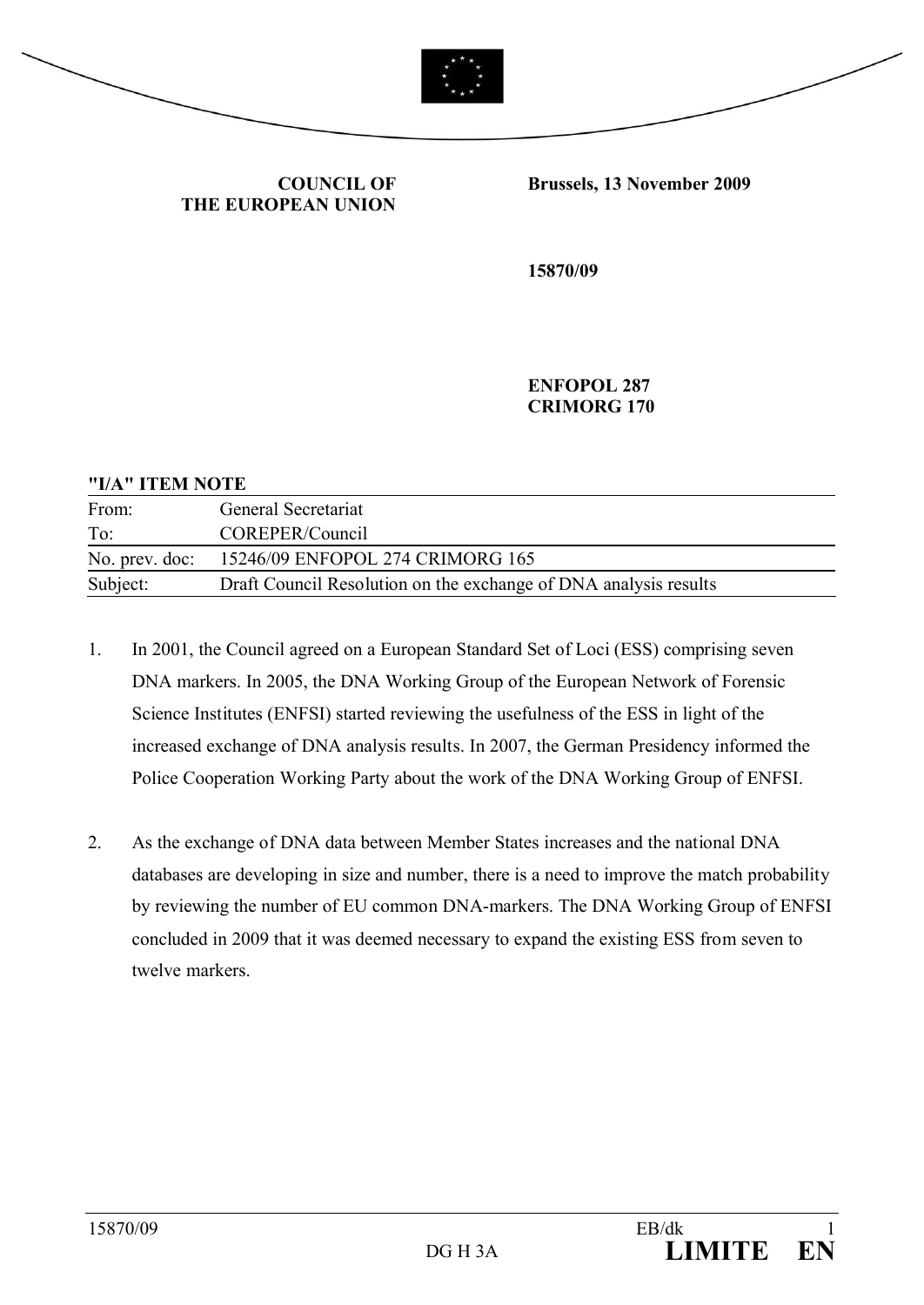- 3. The Presidency therefore submitted a proposal to replace Council Resolution of 25 June 2001 on the exchange of DNA analysis results**<sup>1</sup>** by a new draft Resolution.
- 4. At its meeting on 10 November 2009, the Article 36 Committee reached agreement on the text of the draft Council Resolution.
- 5. COREPER is therefore requested to invite the Council to adopt the Council Resolution as set out in annex.

 $\overline{\phantom{a}}$  , where  $\overline{\phantom{a}}$ 

**<sup>1</sup>** OJ C 187, 3.7.2001, p. 1.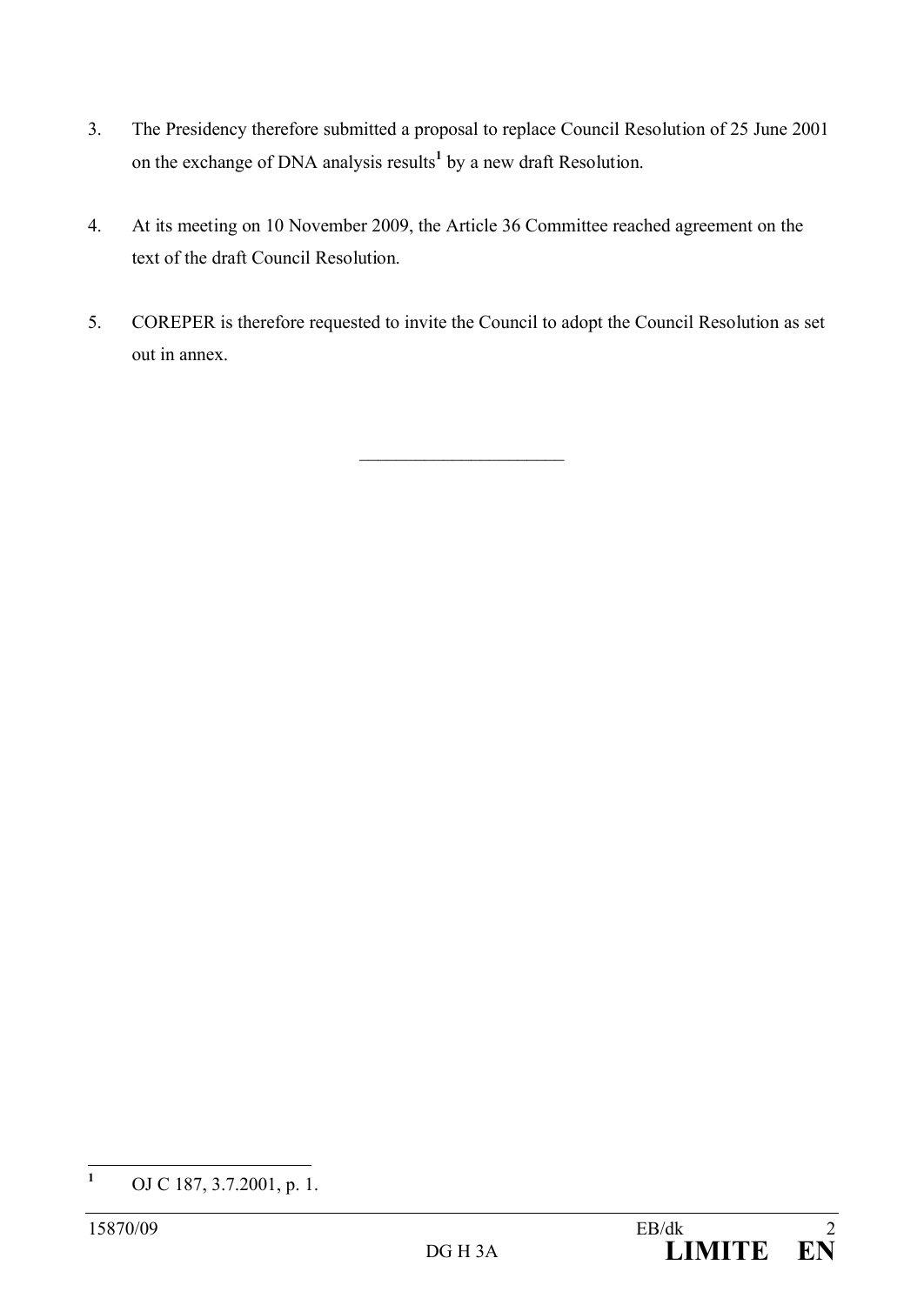# **DRAFT COUNCIL RESOLUTION**

on the exchange of DNA analysis results

## THE COUNCIL OF THE EUROPEAN UNION,

RECALLING the objectives of the Treaty on European Union;

BEARING IN MIND the protection of personal data as regulated by the Framework Decision 2008/977/JHA, on the Protection of Personal Data processed within the framework of police and judicial cooperation in criminal matters**<sup>2</sup>** and Council of Europe Convention No 108 for the protection of individuals with regard to automatic processing of personal data, signed in Strasbourg on 28 January 1981, Recommendation No R (87)15 of the Committee of Ministers of the Council of Europe of 17 September 1987 regulating the use of personal data in the police sector, and, as appropriate, Recommendation No R (92)1 of 10 February 1992 of the Committee of Ministers of the Council of Europe on the use of DNA analysis within the framework of the criminal justice system;

TAKING INTO ACCOUNT the work of the DNA Working Group of the European Network of Forensic Science Institutes (ENFSI) on the harmonisation of the DNA markers and DNA technology;

**<sup>2</sup>** OJ L 350, 30.12.2008, p. 60.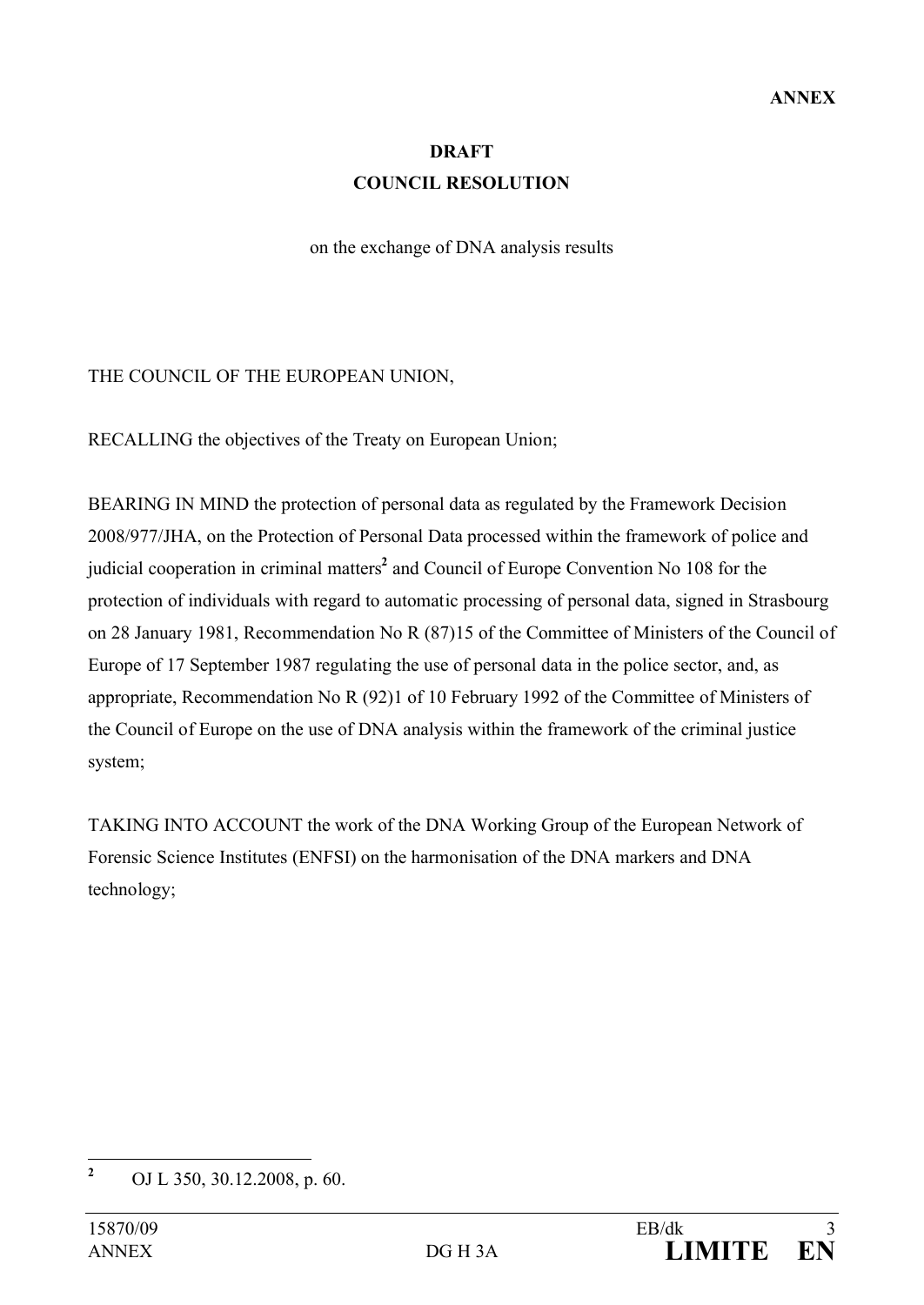CONSIDERING the existence of technical aspects associated with DNA investigation that must be taken into account in the development of cooperation activities;

BEARING IN MIND that the current European Standard Set of DNA markers consists of seven DNA markers;

CONSIDERING that the exchange of DNA data between Member States is rapidly progressing and that the national DNA databases are increasing in size and number, and recalling that the statistical value of DNA data corresponds to the random match probability and depends entirely on the number of DNA-markers that have been reliably analysed, it is deemed necessary to expand the existing European Standard Set of Loci (ESS) adopted in 2001;

RECALLING that Article 7 (1) of the Council Decision 2008/616/JHA on the implementation of Decision 2008/615/JHA on the stepping up of cross-border cooperation, particularly in combating terrorism and cross-border crime**<sup>3</sup>** obliges Member States to use existing standards for DNA data exchange, such as the European Standard Set (ESS) or the Interpol Standard Set of Loci (ISSOL) from the date of implementation in accordance with its Article 23.

RECALLING the properties of DNA-profiles as set out in paragraph 1.1 of Chapter 1 of the Annex to Council Decision 2008/616/JHA;

CONVINCED that an effective information exchange is facilitated by increasing the number of markers;

ENCOURAGING Member States to implement as soon as practically possible the new ESS and no later than 24 months after the date of adoption of this Resolution.

HAS ADOPTED THIS RESOLUTION WHICH REPLACES COUNCIL RESOLUTION 2001/C 187/01 OF 25 JUNE 2001 ON THE EXCHANGE OF DNA ANALYSIS RESULTS:

**<sup>3</sup>** OJ L 210, 6.8.2008, p. 12.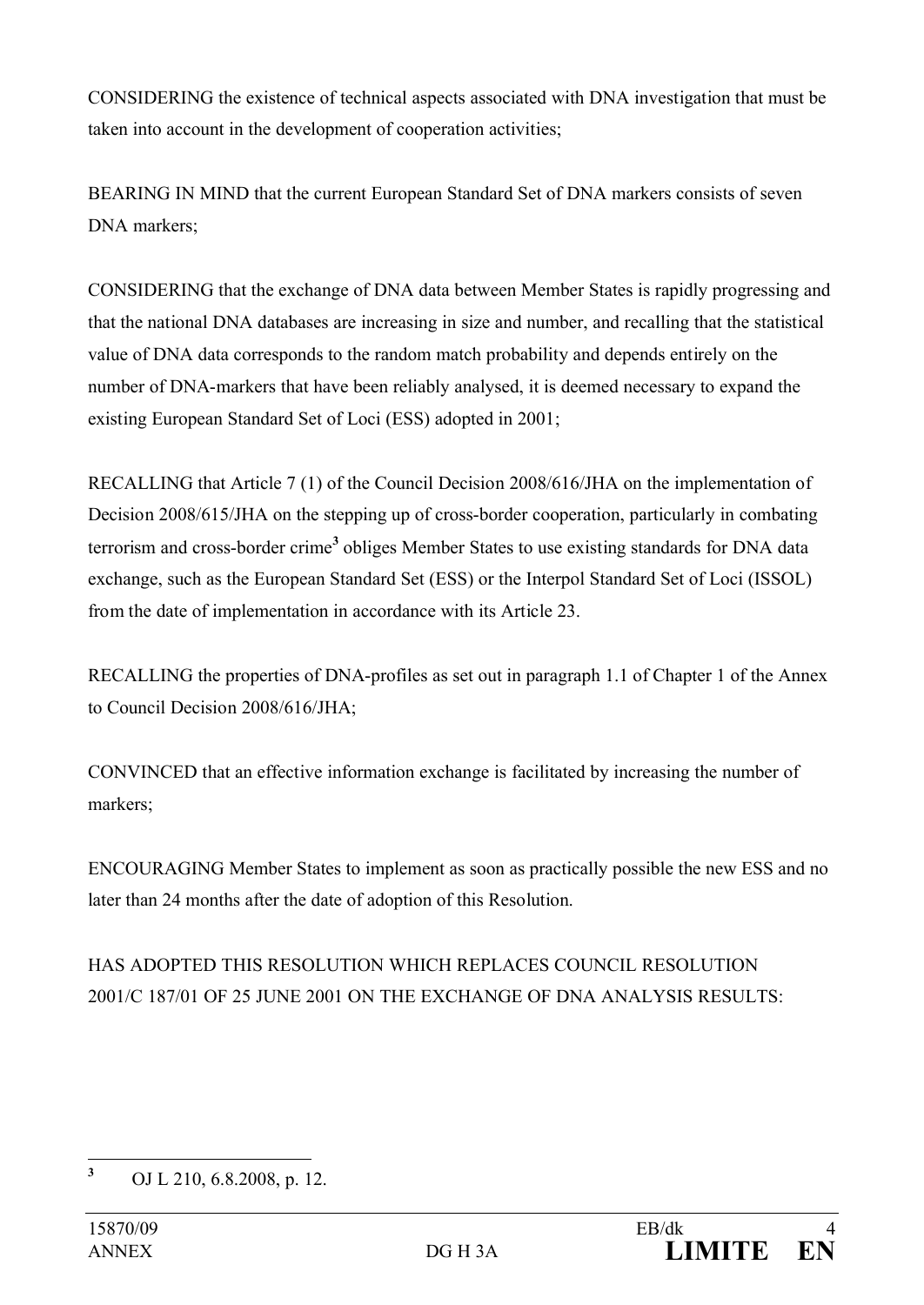# I. DEFINITIONS

- 1. "DNA marker" means the locus in a molecule which typically contains different information as regards different individuals;
- 2. "DNA analysis result" means a letter or numerical code which is built up on the basis of analysing one or several loci in DNA and used for reporting. For example, DNA analysis result D3S1358 14-15, D21S11 28-30 means that the subject is type 14-15 as regards DNA marker D3S1358 and type 28-30 as regards DNA marker D21S11;
- 3. "European Standard Set (ESS)" means the set of DNA markers listed in Annex 1;
- 4. "ESS marker" means a DNA marker which is part of the European Standard Set (ESS); and
- 5. "ESS analysis result" means a DNA analysis result built up using the above mentioned DNA markers which are part of the ESS.

## II. FORENSIC DNA TECHNOLOGY

- 1. In forensic DNA analysis, Member States are invited to use at least the DNA markers listed in Annex 1 which form the ESS, in order to facilitate an exchange of DNA analysis results. Where information from additional loci is available, Member States are urged to provide this when exchanging DNA data.
- 2. Member States are invited to build up ESS analysis results in accordance with scientifically tested and approved DNA technology based on studies carried out within the framework of the DNA Working Group of the European Network of Forensic Science Institutes (ENFSI). Member States should be able to specify upon request the quality requirements and proficiency tests in use.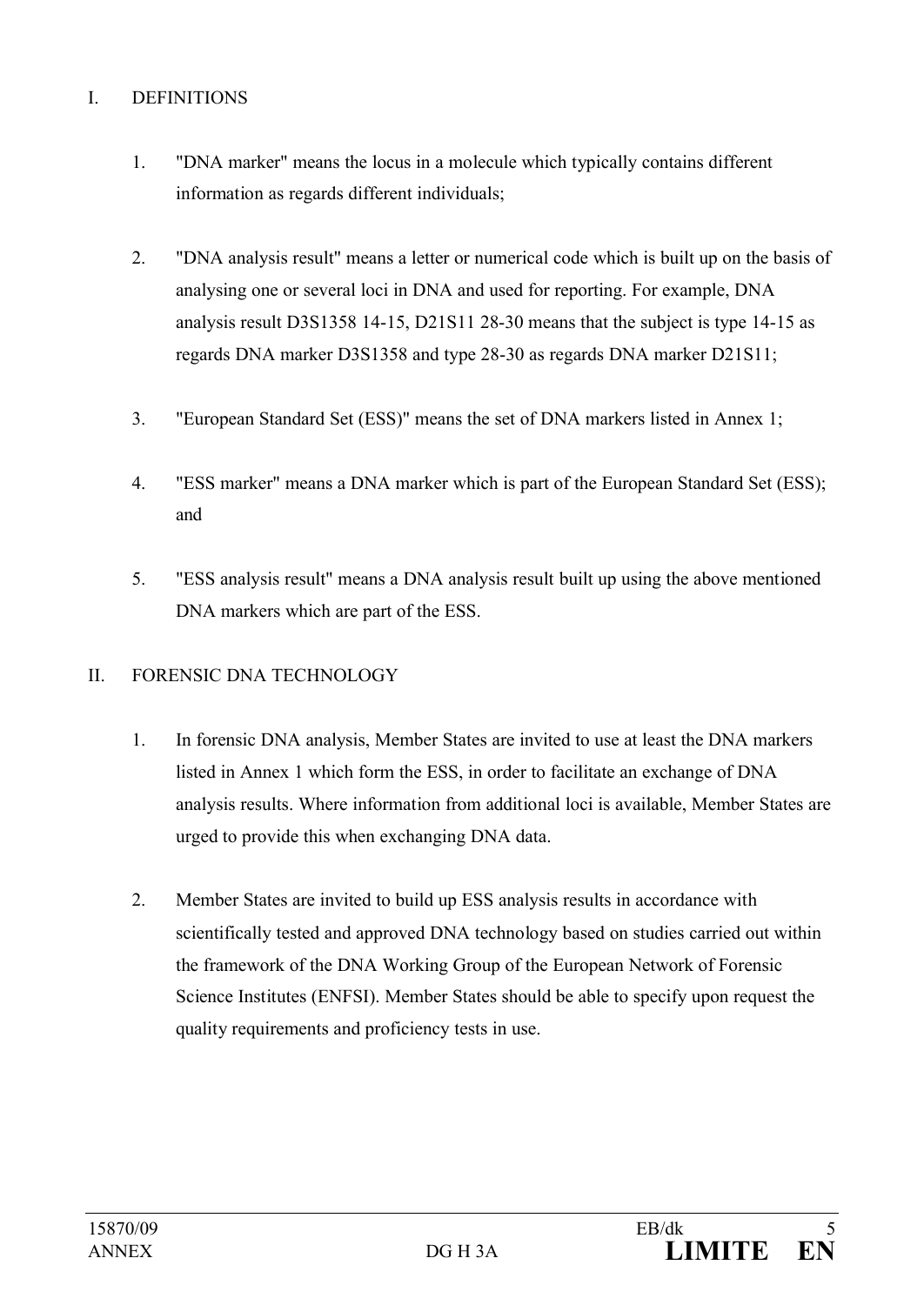# III. EXCHANGE OF DNA ANALYSIS RESULTS

- 1. When exchanging DNA analysis results, Member States are urged to limit the DNA analysis results to chromosome zones containing no genetic expression, i.e. not known to provide information about specific hereditary characteristics.
- 2. The DNA markers in Annex 1 are not known to contain information about specific hereditary characteristics. Should science develop in such a way that it can be determined that any of the DNA-markers recommended in this Resolution provide information on specific hereditary characteristics, Member States are advised to no longer use that marker when exchanging DNA analysis results. Member States are also advised to be prepared to delete any DNA analysis results, which they may have received, if those DNA-analysis results should prove to contain information on specific hereditary characteristics.